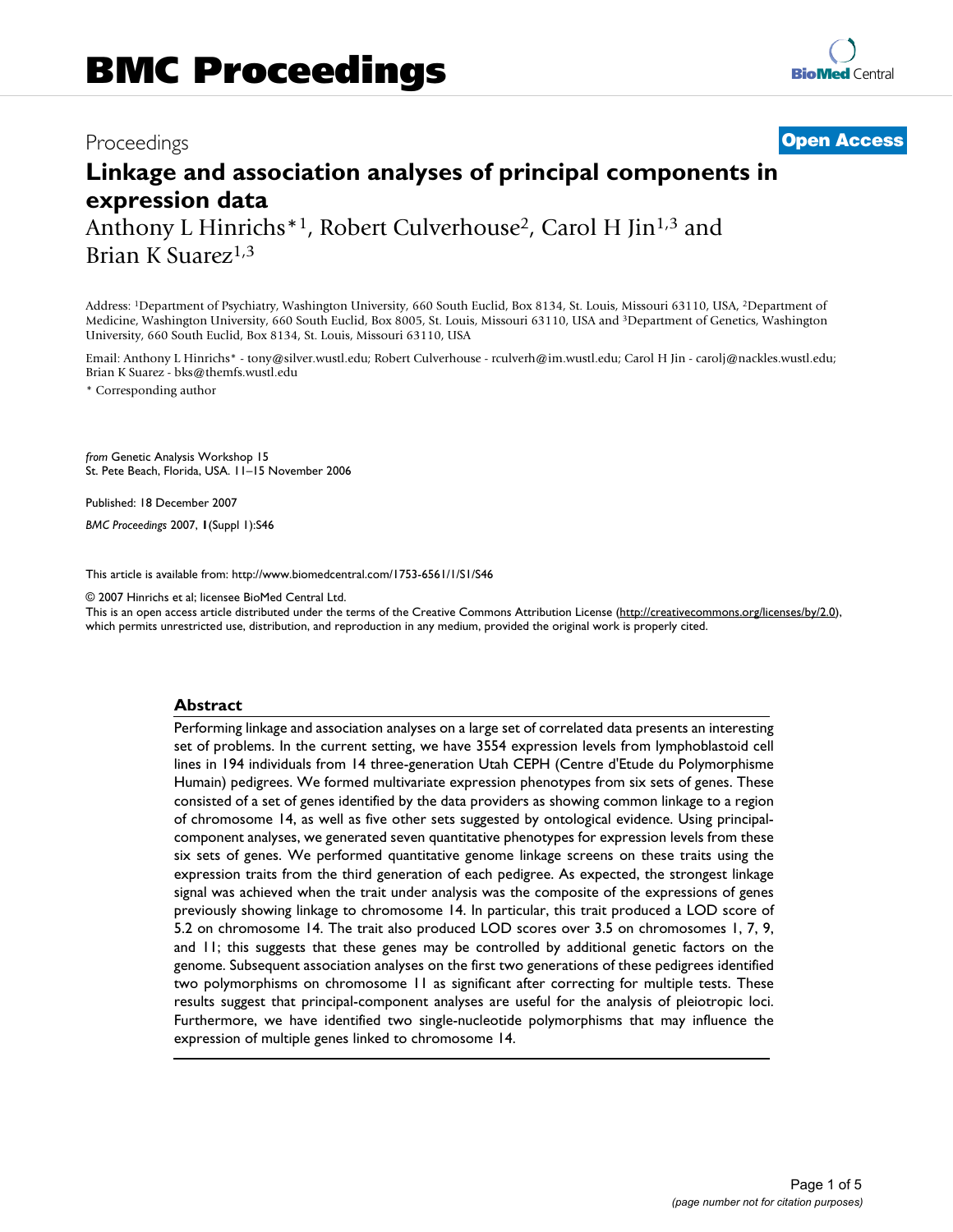### **Background**

The Genetic Analysis Workshop 15 data set consists of 3554 expression levels from lymphoblastoid cell lines in 194 individuals from 14 three-generation Utah CEPH (Centre d'Etude du Polymorphisme Humain) pedigrees. In earlier work [1], the data providers performed separate linkage analyses for each expression phenotype and found evidence of pleiotropy; multiple phenotypes showed linkage to the same region on chromosome 14. Our goal was to perform analyses of composite phenotypes in hopes of identifying pleiotropic effects directly. We then followed up the strongest linkage signals with association analyses.

Principal-components analysis (PCA) is a technique for reducing multi-dimensional data sets into lower dimensions for analysis. The goal is to capture as much variation as possible of the higher dimensional data set in a lower dimensional set. Because microarray expression data typically produces thousands of correlated observations for each array, PCA is a natural analytic technique. Several other groups have shown the utility of PCA for the decomposition of expression data [2-4]; here we apply the method in the context of linkage and association analyses.

### **Methods**

#### *Principal components theory*

In microarray data, PCA provides orthonormal bases for the expression array profiles and the gene transcriptional responses. The details are well described elsewhere [4].

#### *Linkage analyses*

Our goal was to perform PCA on several different subgroups of expression phenotypes and then perform linkage analysis on the component scores. We performed the PCA in the R language [5]. In order to more closely match the sibling analysis in [1], we only used phenotypes from the sets of siblings in the third generation. In particular, we selected one sibling at random from each sibship and performed the PCA using those 14 independent individuals (assuming that the families are unrelated). Then the loadings were used to compute the components on the remaining siblings. This allowed us to perform linkage on a different set of individuals than those used for the PCA. To determine whether 14 individuals were sufficient to generate reliable components, we performed repeated samplings of 14 individuals at random from the third generation and re-generated component scores. We then examined how correlated the scores were on the overlapping individuals. We also examined the correlation with component scores generated using all 110 individuals from the third generation. Identity-by-descent matrices for linkage analysis were generated using Loki [6] on single-nucleotide polymorphisms (SNPs) thinned in order to avoid elevation from linkage disequilibrium [7]. Linkage analysis was performed using the variance-component (VC) methodology implemented in SOLAR [8].

We investigated the set of expression phenotypes linked to chromosome 14 by Morley et al. [1]. This phase consisted of 32 analyses: the expression levels of the 31 genes identified by Morley et al. [1], analyzed separately, and an analysis of the trait formed by the first component of the combined expression levels. We also examined the first component from the multivariate trait of all 3554 expression phenotypes. Finally, we used the provided gene expression data to examine PCA on three separate categories: 145 genes from the cytoskeleton category, 89 genes from the protein modification category, and 255 genes from the cell cycle category. The cytoskeleton and protein modification categories had been identified by the data providers as the most heavily represented categories among genes with highly variable expression [9]. The cell cycle category has been studied by other researchers using PCA techniques [2,3].

#### *Association analyses*

For the strongest linkage signals, we downloaded data from the HapMap project for the CEPH families for SNPs within the two-LOD support [10]. We performed association analyses using an additive model to code the SNP genotypes using SOLAR. We also included age in the model when it was associated with the principal component. In this VC setting, age and SNP genotypes are treated as covariates predicting trait phenotype while a kinship matrix scaled by the trait heritability controls for the covariance from related individuals. We performed a twostage analysis: first, we tested association with all HapMap non-synonymous SNPs; then, we tested association with all HapMap SNPs in the regions. We used a Bonferroni correction as well as a false-discovery rate (FDR) method (QVALUE [11]) to evaluate the significance of association in these two stages. The strategy of first focusing on nonsynonymous SNPs has been applied to complex diseases [12]. Although mRNA expression levels of a single gene can be modified by polymorphisms across the gene footprint [13], in this context we are attempting to identify master regulators. We posit that non-synonymous changes may result in functional differences in proteins that regulate the mRNA expression of many other genes.

#### *High heritability genes*

For a number of phenotypes, SOLAR reported an estimated heritability of 1.0. Further investigation revealed that the individual expression levels as well as the component scores often showed an intraclass correlation (ICC) of more that 50% in sibships. Heritability is often estimated as twice the intraclass correlation in sibships; this would imply a heritability greater than one. This is clearly nonsensical, so we suspect that this indicates a shared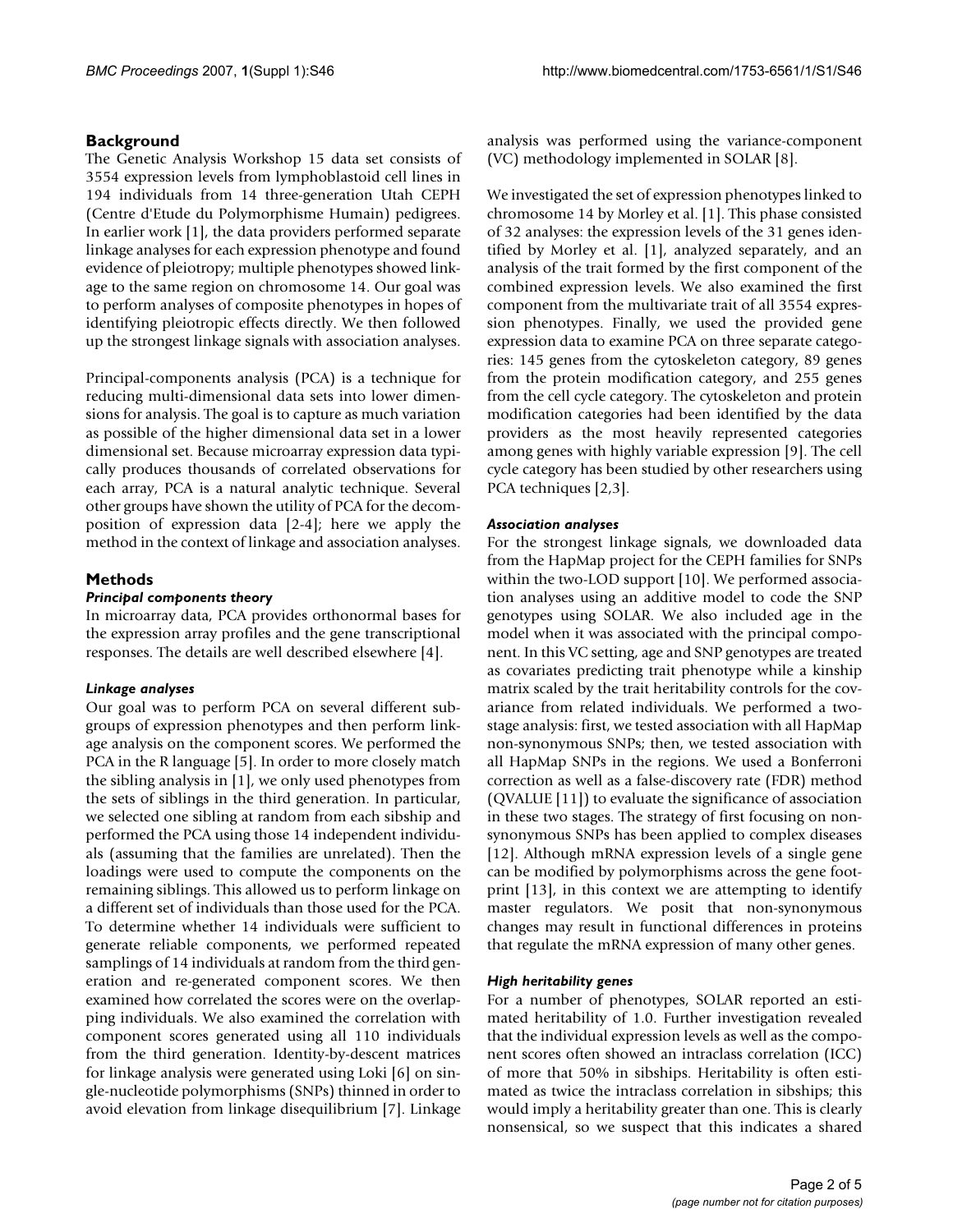environment with an effect on multiple expression levels. We performed a PCA on the 471 genes that had ICC in sibships greater than 0.5 (the "high heritability" genes). We also performed further tests to determine whether these genes contained an over-representation of ontological categories. In particular, we examined the 10 most represented ontological categories in the high heritability genes, and then performed 10,000 re-samplings of 471 genes from all 3554 to determine whether any of these 10 categories were over-represented.

#### **Results**

#### *Linkage analyses*

We first examined the reliability of the PCA. Using the entire set of phenotypes, we found that the components generated from 14 unrelated individuals had a 98.7% correlation with the components generated from all 110 third-generation individuals. Furthermore, 10,000 repeated samplings of 14 unrelated individuals produced an average correlation of 96.1% with the 14 individuals initially chosen. We took this as evidence that the components were reliable, even using a relatively small number of individuals; we then used the same 14 individuals throughout. The PCA analysis of each of the six categories of gene expression then produced 14 principal components. Recently, Raiche et al. [14] developed a new technique to find the number of components to retain using an "acceleration factor," a measure of decrease in proportion of variance. For the cell cycle case, the analysis indicated that two components should be retained; in the other six cases, only the first component was retained. We then performed VC linkage analysis on these seven traits. We also performed linkage analysis for the separate expression traits reported as linked to chromosome 14 by Morley et al. [1] in order to replicate those findings.

The VC analysis of the separate phenotypes linked to chromosome 14 yielded fewer significant linkage peaks than originally reported; this was not unexpected because the methodology differed. In particular, the original analyses used a modification of the Haseman-Elston (HE) method [15]; under some trait models VC and HE have widely different power [16]. The VC analysis of the principal components for the seven traits revealed multiple signals in the same region of chromosome 14 as well as novel signals on other chromosomes (see Table 1). The strongest signal was of the phenotypes linked to chromosome 14, with a LOD score of 5.2 in this location. This cannot be considered as strong evidence of linkage; if the grouping of signals by Morley et al. [1] on chromosome 14 were due to chance alone, we would still expect to see a strong signal in the region. However, the linkage that appears on other chromosomes is quite interesting and would not be expected if the grouping were due to chance alone.

#### *Association analyses*

For the association analysis, we focused on the five regions with linkage signals over 3.5 for the traits linked to chromosome 14, including the linked region on chromosome 14. We found the first principal component of these traits was strongly associated with age ( $p = 9.8 \times 10^{-7}$ 6), so we included age in all SNP analyses. We identified 761 nonsynonymous SNPs in these regions, so we set our initial significance threshold to a conservative level of  $0.05/761 = 6.6 \times 10^{-5}$ . One SNP, rs10458896, is significant at this threshold (*p*-value of  $4.5 \times 10^{-5}$ ). The corresponding *q*-value is 0.034; this is the only *q*-value less than 0.05. This is a non-synonymous SNP in KIF18A, a kinesin family member on chromosome 11. In the analysis of all the SNPs, we found 143,798 SNPs in these regions. We set our significance threshold to  $0.05/143798 = 3.5 \times 10^{-7}$ . One SNP in an intergenic region on chromosome 11, rs10768321, is significant at this threshold with a *p*-value of  $5.8 \times 10^{-8}$  and a *q*-value of 0.008; again, this is the only *q*-value less than 0.05.

#### *Ontological categories of "high heritability" genes*

For the analysis of the top ten ontological categories represented by the 471 "high heritability" genes, we computed empirical *p*-values based on how frequently a random selection of 471 genes contained more genes of the category in question than in the high-heritability group. We observed an over representation of the categories "nucleus" (*p* = 0.0006), "nucleotide binding" (*p* <

| Table 1: LOD scores greater than 2.5 |  |
|--------------------------------------|--|
|--------------------------------------|--|

| Principal component          | Chromosome      | Position | LOD score |
|------------------------------|-----------------|----------|-----------|
| Chromosome 14 cluster        |                 | 30 cM    | 3.49      |
| Chromosome 14 cluster        |                 | 156 cM   | 3.76      |
| Chromosome 14 cluster        | 9               | 120 cM   | 3.75      |
| Chromosome 14 cluster        |                 | 95 cM    | 3.73      |
| Chromosome 14 cluster        | 4               | 81 cM    | 5.20      |
| All 3554                     | 14              | 88 cM    | 2.96      |
| Cell cycle (first component) |                 | 192 cM   | 2.84      |
| Cell cycle (first component) | $\overline{14}$ | 86 cM    | 2.75      |
| High heritability            | 12              | 118 cM   | 2.61      |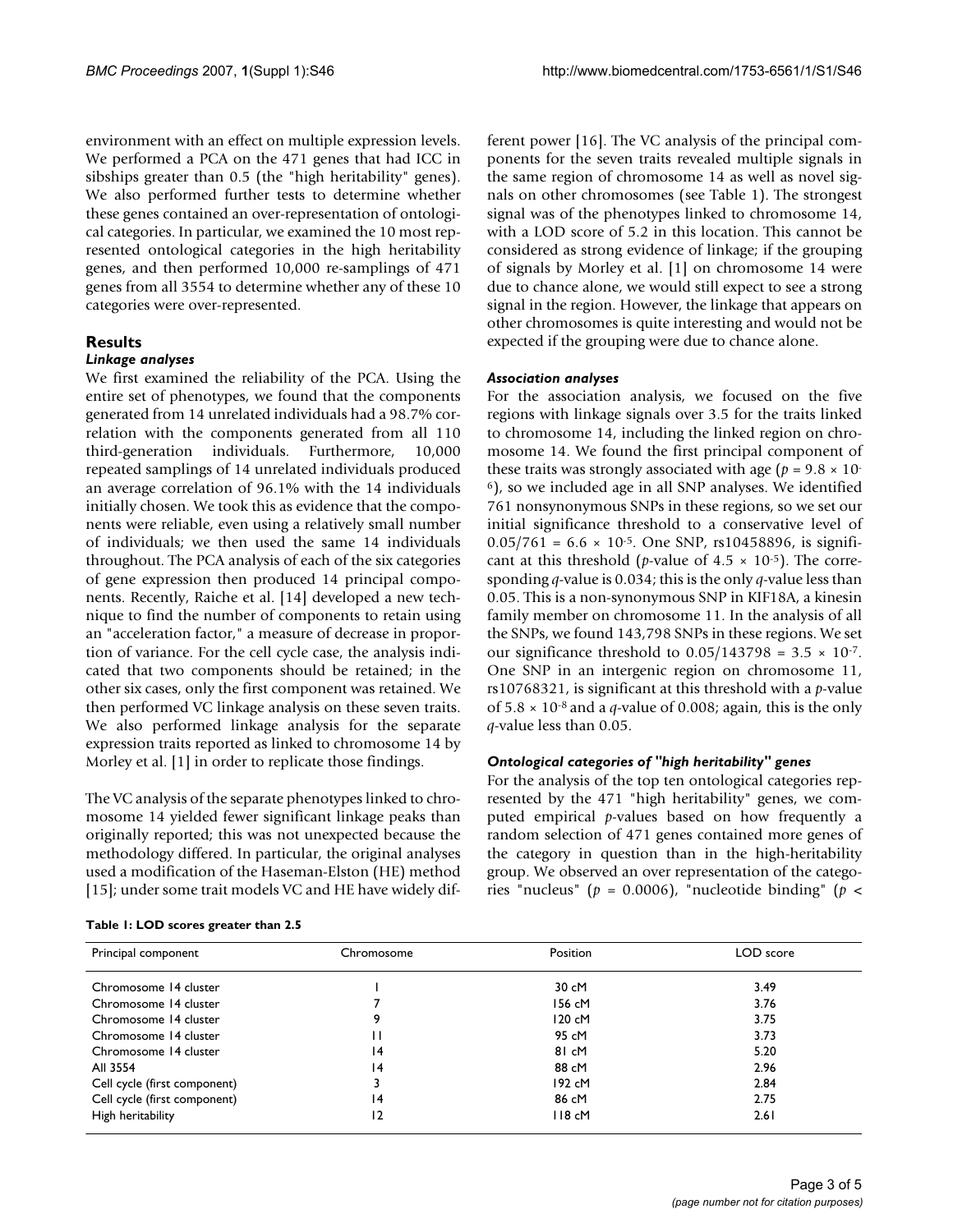0.0001), "ATP binding" (*p* = 0.0001), and "RNA binding"  $(p = 0.0002)$ .

#### **Discussion**

As expected, PCA of traits with common linkage to a region on chromosome 14 does show a very strong signal in this region. Several other novel linkage signals appear, including two for the ontological category "cell-cycle." In principle, one would expect some genes from the same ontological category to be controlled by the same master regulators; this has been demonstrated in yeast [2]. However, as of yet, the databases in humans are incomplete and automated annotation is less accurate than manual annotation [17]. These results should be viewed with some caution. However, on the whole, these results appear to validate the use of PCA to find pleiotropic loci for multivariate phenotypes; this method has been previously shown as effective in both real [18,19] and simulated [20] data.

We also note that the association analyses were performed on a set of individuals related to, but distinct from, the individuals used in the linkage sample. In particular, some individuals from the first two generations of the Utah CEPH pedigrees have been genotyped by the Hap-Map project. For the linkage analyses, we used only the phenotypes of the third generation. Because the linkage analysis was restricted to a single generation, we only used age as a covariate in the association analyses. A combined linkage and association analyses would be possible if the significant SNPs, rs10458896 and rs10768321, were genotyped on the third generation of the CEPH pedigrees. We would expect that the linkage signal on chromosome 11 would be reduced in a SOLAR analysis including these SNPs as covariates if the SNPs "explain" some of the linkage signal.

The "high heritability" genes present a conundrum. We speculate that there may be shared environmental factors that influence many expression phenotypes; these factors would elevate the correlation in sibships and produce high heritability estimates. Because four ontological categories (nucleus, nucleotide binding, ATP binding, and RNA binding) are significantly over-represented in these high heritability genes, further investigation into potential environment factors modifying these functions may be of interest. These high heritability estimates do not occur when the other generations are included in the analyses; the inclusion of parents and potentially cohort effects reduce the heritability estimates.

#### **Conclusion**

Performing PCA on a set of genes linked to chromosome 14 increases the LOD score; this cannot be considered stronger evidence of linkage because we anticipate a similar result if the clustering was due to chance. However, the linkage on chromosome 14 is supported by the analysis of all 3554 expression phenotypes where the largest peak is in the same region. We also find strong evidence for other loci on chromosomes 1, 7, 9, and 11 that control the genes linked to chromosome 14.

Association analyses were successful in identifying two polymorphisms on chromosome 11 regulating the set of genes displaying linkage to a region of chromosome 14. The association analysis was performed in two steps; first, analysis of only non-synonymous SNPs and then analysis of all SNPs in the regions of interest. The analysis of nonsynonymous SNPs yielded a polymorphism on chromosome 11 in KIF18A significant after correcting for the number of non-synonymous SNPs. The analysis of all SNPs in the region yielded a SNP in an intergenic region on chromosome 11 significant after correcting for the total number of SNPs in the regions of interest. Further investigation into these SNPs may show a role in the regulation of a large number of genes.

We identified a set of genes that apparently had heritability greater than one. Shared environmental factors may increase the intraclass correlation within sibships. We found four ontological categories (nucleus, nucleotide binding, ATP binding, and RNA binding) that are significantly over-represented in these high-heritability genes; further investigation into potential environment factors modifying these functions may be of interest.

#### **Competing interests**

The author(s) declare that they have no competing interests.

#### **Acknowledgements**

We thank Dr. Treva Rice for first noticing unusually high intraclass correlation in the sibships. This work is supported by NIH grants AA015572 and GM069590.

This article has been published as part of *BMC Proceedings* Volume 1 Supplement 1, 2007: Genetic Analysis Workshop 15: Gene Expression Analysis and Approaches to Detecting Multiple Functional Loci. The full contents of the supplement are available online at [http://www.biomedcentral.com/](http://www.biomedcentral.com/1753-6561/1?issue=S1) [1753-6561/1?issue=S1.](http://www.biomedcentral.com/1753-6561/1?issue=S1)

#### **References**

- 1. Morley M, Molony CM, Weber TM, Devlin JL, Ewens KG, Spielman RS, Cheung VG: **[Genetic analysis of genome-wide variation in](http://www.ncbi.nlm.nih.gov/entrez/query.fcgi?cmd=Retrieve&db=PubMed&dopt=Abstract&list_uids=15269782) [human gene expression.](http://www.ncbi.nlm.nih.gov/entrez/query.fcgi?cmd=Retrieve&db=PubMed&dopt=Abstract&list_uids=15269782)** *Nature* 2004, **430:**743-747.
- 2. Alter O, Brown PO, Botstein D: **[Singular value decomposition](http://www.ncbi.nlm.nih.gov/entrez/query.fcgi?cmd=Retrieve&db=PubMed&dopt=Abstract&list_uids=10963673) [for genome-wide expression data processing and modeling.](http://www.ncbi.nlm.nih.gov/entrez/query.fcgi?cmd=Retrieve&db=PubMed&dopt=Abstract&list_uids=10963673)** *Proc Natl Acad Sci USA* 2000, **97:**10101-10106.
- 3. Holter NS, Mitra M, Maritan A, Cieplak M, Banavar JR, Fedoroff NV: **[Fundamental patterns underlying gene expression profiles:](http://www.ncbi.nlm.nih.gov/entrez/query.fcgi?cmd=Retrieve&db=PubMed&dopt=Abstract&list_uids=10890920) [simplicity from complexity.](http://www.ncbi.nlm.nih.gov/entrez/query.fcgi?cmd=Retrieve&db=PubMed&dopt=Abstract&list_uids=10890920)** *Proc Natl Acad Sci USA* 2000, **97:**8409-8414.
- 4. Wall ME, Rechtsteiner A, Rocha LM: **Singular value decomposition and principal component analysis.** In *A Practical Approach to*